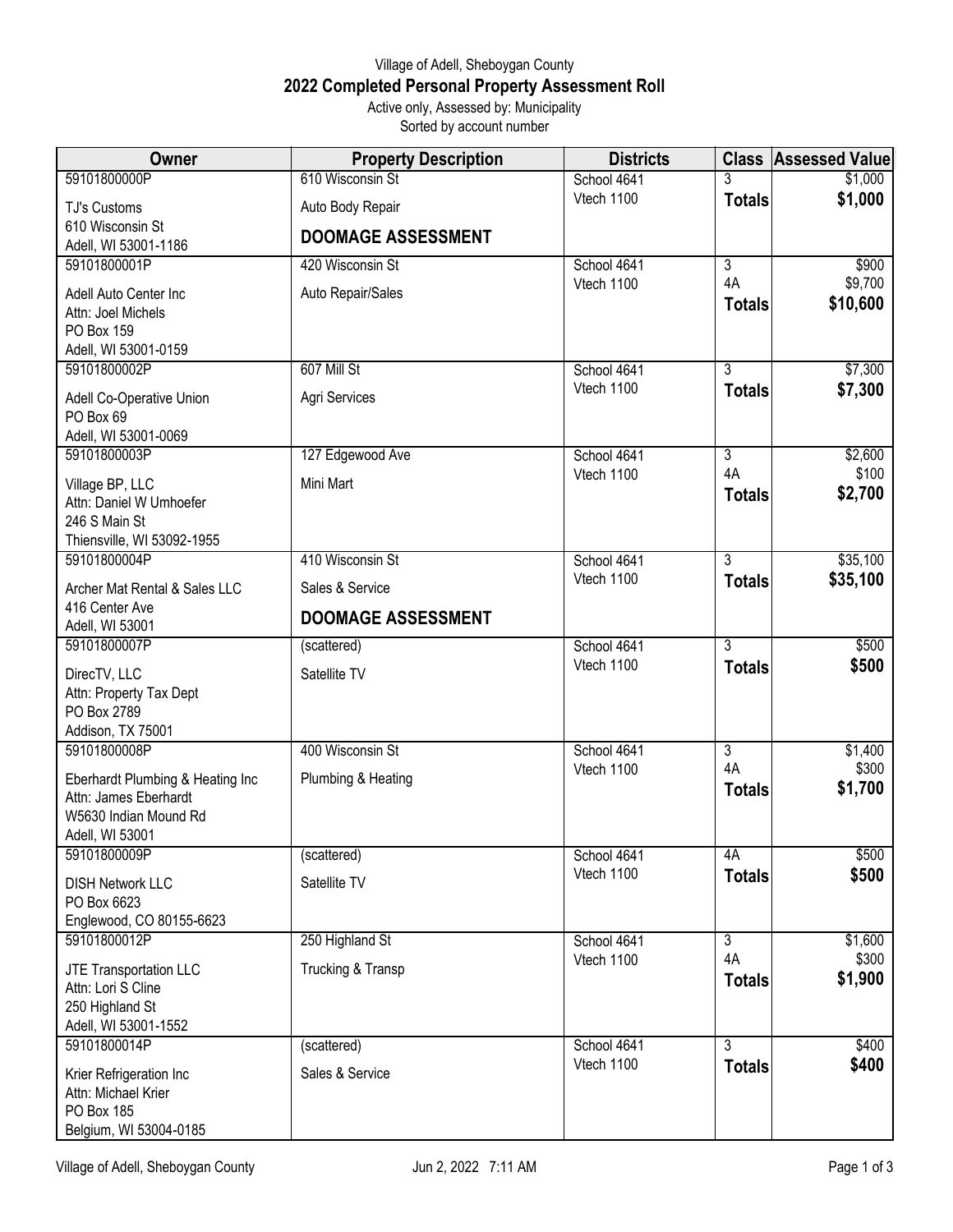| 59101800015P<br>(scattered)<br>\$1,600<br>School 4641<br>4A<br>\$1,600<br>Vtech 1100<br><b>Totals</b><br><b>Outdoor Adverting</b><br>Lamar Advertising of Milwaukee<br>PO Box 66338<br>Baton Rouge, LA 70896-6338<br>59101800017P<br>901 Wisconsin St<br>School 4641<br>$\overline{3}$<br>\$2,900<br>4A<br>\$200<br>Vtech 1100<br><b>Commercial Banking</b><br>National Exchange Bank & Trust<br>\$3,100<br><b>Totals</b><br>PO Box 988<br>Fond Du Lac, WI 54936-0988<br>$\overline{3}$<br>\$10,100<br>409 Wisconsin St<br>59101800020P<br>School 4641<br>Vtech 1100<br>\$10,100<br><b>Totals</b><br>Greg's Tap<br>Tavern<br>Attn: Debbie Pierce<br><b>DOOMAGE ASSESSMENT</b><br>W4992 Sumac Rd<br>Plymouth, WI 53073-4707<br>59101800021P<br>612 Maine Ave<br>School 4641<br>$\overline{3}$<br>\$1,600<br>4A<br>Vtech 1100<br>\$0<br><b>Insurance Sales</b><br>Stoffregen Agency Inc<br>\$1,600<br><b>Totals</b><br>Attn: Bonnie Sande<br>PO Box 7<br>Adell, WI 53001-0007<br>59101800022P<br>102 Wisconsin St<br>$\overline{3}$<br>\$4,900<br>School 4641<br>4A<br>\$1,400<br>Vtech 1100<br>Times Remembered, Inc<br>Tavern<br>\$6,300<br><b>Totals</b><br>Attn: Scott Behnke<br>N1272 Sauk Trail Rd<br>Cedar Grove, WI 53013-1428<br>607 Mill St<br>$\overline{3}$<br>\$200<br>59101800026P<br>School 4641<br>Vtech 1100<br>\$200<br><b>Totals</b><br>Pitney Bowes Global Financial Svcs LLC Leasing<br>5310 Cypress Center Dr<br>Tampa, FL 33609<br>59101800028P<br>$\overline{3}$<br>606 Tower Ave<br>School 4641<br>\$5,800<br>Vtech 1100<br>\$5,800<br><b>Totals</b><br>Wells Fargo Financial Leasing Inc<br>Leasing<br>Attn: Property Tax Compliance<br>PO Box 36200<br>Billings, MT 59107-6200<br>$\overline{3}$<br>59101800032P<br>622 Maine Ave<br>School 4641<br>\$400<br>Vtech 1100<br>\$400<br><b>Totals</b><br>Wholesale<br>Great Lakes Coca-Cola Distribution<br>Attn: Reyes Holdings LLC<br>6250 N River Rd STE 9000<br>Rosemont, IL 60018<br>400 Wisconsin St<br>$\overline{3}$<br>59101800034P<br>School 4641<br>\$200<br>Vtech 1100<br>\$200<br><b>Totals</b> | Owner                     | <b>Property Description</b> | <b>Districts</b> | <b>Class Assessed Value</b> |
|-----------------------------------------------------------------------------------------------------------------------------------------------------------------------------------------------------------------------------------------------------------------------------------------------------------------------------------------------------------------------------------------------------------------------------------------------------------------------------------------------------------------------------------------------------------------------------------------------------------------------------------------------------------------------------------------------------------------------------------------------------------------------------------------------------------------------------------------------------------------------------------------------------------------------------------------------------------------------------------------------------------------------------------------------------------------------------------------------------------------------------------------------------------------------------------------------------------------------------------------------------------------------------------------------------------------------------------------------------------------------------------------------------------------------------------------------------------------------------------------------------------------------------------------------------------------------------------------------------------------------------------------------------------------------------------------------------------------------------------------------------------------------------------------------------------------------------------------------------------------------------------------------------------------------------------------------------------------------------------------------------------------------------------------------------------------------------------|---------------------------|-----------------------------|------------------|-----------------------------|
|                                                                                                                                                                                                                                                                                                                                                                                                                                                                                                                                                                                                                                                                                                                                                                                                                                                                                                                                                                                                                                                                                                                                                                                                                                                                                                                                                                                                                                                                                                                                                                                                                                                                                                                                                                                                                                                                                                                                                                                                                                                                                   |                           |                             |                  |                             |
|                                                                                                                                                                                                                                                                                                                                                                                                                                                                                                                                                                                                                                                                                                                                                                                                                                                                                                                                                                                                                                                                                                                                                                                                                                                                                                                                                                                                                                                                                                                                                                                                                                                                                                                                                                                                                                                                                                                                                                                                                                                                                   |                           |                             |                  |                             |
|                                                                                                                                                                                                                                                                                                                                                                                                                                                                                                                                                                                                                                                                                                                                                                                                                                                                                                                                                                                                                                                                                                                                                                                                                                                                                                                                                                                                                                                                                                                                                                                                                                                                                                                                                                                                                                                                                                                                                                                                                                                                                   |                           |                             |                  |                             |
|                                                                                                                                                                                                                                                                                                                                                                                                                                                                                                                                                                                                                                                                                                                                                                                                                                                                                                                                                                                                                                                                                                                                                                                                                                                                                                                                                                                                                                                                                                                                                                                                                                                                                                                                                                                                                                                                                                                                                                                                                                                                                   |                           |                             |                  |                             |
|                                                                                                                                                                                                                                                                                                                                                                                                                                                                                                                                                                                                                                                                                                                                                                                                                                                                                                                                                                                                                                                                                                                                                                                                                                                                                                                                                                                                                                                                                                                                                                                                                                                                                                                                                                                                                                                                                                                                                                                                                                                                                   |                           |                             |                  |                             |
|                                                                                                                                                                                                                                                                                                                                                                                                                                                                                                                                                                                                                                                                                                                                                                                                                                                                                                                                                                                                                                                                                                                                                                                                                                                                                                                                                                                                                                                                                                                                                                                                                                                                                                                                                                                                                                                                                                                                                                                                                                                                                   |                           |                             |                  |                             |
|                                                                                                                                                                                                                                                                                                                                                                                                                                                                                                                                                                                                                                                                                                                                                                                                                                                                                                                                                                                                                                                                                                                                                                                                                                                                                                                                                                                                                                                                                                                                                                                                                                                                                                                                                                                                                                                                                                                                                                                                                                                                                   |                           |                             |                  |                             |
|                                                                                                                                                                                                                                                                                                                                                                                                                                                                                                                                                                                                                                                                                                                                                                                                                                                                                                                                                                                                                                                                                                                                                                                                                                                                                                                                                                                                                                                                                                                                                                                                                                                                                                                                                                                                                                                                                                                                                                                                                                                                                   |                           |                             |                  |                             |
|                                                                                                                                                                                                                                                                                                                                                                                                                                                                                                                                                                                                                                                                                                                                                                                                                                                                                                                                                                                                                                                                                                                                                                                                                                                                                                                                                                                                                                                                                                                                                                                                                                                                                                                                                                                                                                                                                                                                                                                                                                                                                   |                           |                             |                  |                             |
|                                                                                                                                                                                                                                                                                                                                                                                                                                                                                                                                                                                                                                                                                                                                                                                                                                                                                                                                                                                                                                                                                                                                                                                                                                                                                                                                                                                                                                                                                                                                                                                                                                                                                                                                                                                                                                                                                                                                                                                                                                                                                   |                           |                             |                  |                             |
|                                                                                                                                                                                                                                                                                                                                                                                                                                                                                                                                                                                                                                                                                                                                                                                                                                                                                                                                                                                                                                                                                                                                                                                                                                                                                                                                                                                                                                                                                                                                                                                                                                                                                                                                                                                                                                                                                                                                                                                                                                                                                   |                           |                             |                  |                             |
|                                                                                                                                                                                                                                                                                                                                                                                                                                                                                                                                                                                                                                                                                                                                                                                                                                                                                                                                                                                                                                                                                                                                                                                                                                                                                                                                                                                                                                                                                                                                                                                                                                                                                                                                                                                                                                                                                                                                                                                                                                                                                   |                           |                             |                  |                             |
|                                                                                                                                                                                                                                                                                                                                                                                                                                                                                                                                                                                                                                                                                                                                                                                                                                                                                                                                                                                                                                                                                                                                                                                                                                                                                                                                                                                                                                                                                                                                                                                                                                                                                                                                                                                                                                                                                                                                                                                                                                                                                   |                           |                             |                  |                             |
|                                                                                                                                                                                                                                                                                                                                                                                                                                                                                                                                                                                                                                                                                                                                                                                                                                                                                                                                                                                                                                                                                                                                                                                                                                                                                                                                                                                                                                                                                                                                                                                                                                                                                                                                                                                                                                                                                                                                                                                                                                                                                   |                           |                             |                  |                             |
|                                                                                                                                                                                                                                                                                                                                                                                                                                                                                                                                                                                                                                                                                                                                                                                                                                                                                                                                                                                                                                                                                                                                                                                                                                                                                                                                                                                                                                                                                                                                                                                                                                                                                                                                                                                                                                                                                                                                                                                                                                                                                   |                           |                             |                  |                             |
|                                                                                                                                                                                                                                                                                                                                                                                                                                                                                                                                                                                                                                                                                                                                                                                                                                                                                                                                                                                                                                                                                                                                                                                                                                                                                                                                                                                                                                                                                                                                                                                                                                                                                                                                                                                                                                                                                                                                                                                                                                                                                   |                           |                             |                  |                             |
|                                                                                                                                                                                                                                                                                                                                                                                                                                                                                                                                                                                                                                                                                                                                                                                                                                                                                                                                                                                                                                                                                                                                                                                                                                                                                                                                                                                                                                                                                                                                                                                                                                                                                                                                                                                                                                                                                                                                                                                                                                                                                   |                           |                             |                  |                             |
|                                                                                                                                                                                                                                                                                                                                                                                                                                                                                                                                                                                                                                                                                                                                                                                                                                                                                                                                                                                                                                                                                                                                                                                                                                                                                                                                                                                                                                                                                                                                                                                                                                                                                                                                                                                                                                                                                                                                                                                                                                                                                   |                           |                             |                  |                             |
|                                                                                                                                                                                                                                                                                                                                                                                                                                                                                                                                                                                                                                                                                                                                                                                                                                                                                                                                                                                                                                                                                                                                                                                                                                                                                                                                                                                                                                                                                                                                                                                                                                                                                                                                                                                                                                                                                                                                                                                                                                                                                   |                           |                             |                  |                             |
|                                                                                                                                                                                                                                                                                                                                                                                                                                                                                                                                                                                                                                                                                                                                                                                                                                                                                                                                                                                                                                                                                                                                                                                                                                                                                                                                                                                                                                                                                                                                                                                                                                                                                                                                                                                                                                                                                                                                                                                                                                                                                   |                           |                             |                  |                             |
|                                                                                                                                                                                                                                                                                                                                                                                                                                                                                                                                                                                                                                                                                                                                                                                                                                                                                                                                                                                                                                                                                                                                                                                                                                                                                                                                                                                                                                                                                                                                                                                                                                                                                                                                                                                                                                                                                                                                                                                                                                                                                   |                           |                             |                  |                             |
|                                                                                                                                                                                                                                                                                                                                                                                                                                                                                                                                                                                                                                                                                                                                                                                                                                                                                                                                                                                                                                                                                                                                                                                                                                                                                                                                                                                                                                                                                                                                                                                                                                                                                                                                                                                                                                                                                                                                                                                                                                                                                   |                           |                             |                  |                             |
|                                                                                                                                                                                                                                                                                                                                                                                                                                                                                                                                                                                                                                                                                                                                                                                                                                                                                                                                                                                                                                                                                                                                                                                                                                                                                                                                                                                                                                                                                                                                                                                                                                                                                                                                                                                                                                                                                                                                                                                                                                                                                   |                           |                             |                  |                             |
|                                                                                                                                                                                                                                                                                                                                                                                                                                                                                                                                                                                                                                                                                                                                                                                                                                                                                                                                                                                                                                                                                                                                                                                                                                                                                                                                                                                                                                                                                                                                                                                                                                                                                                                                                                                                                                                                                                                                                                                                                                                                                   |                           |                             |                  |                             |
|                                                                                                                                                                                                                                                                                                                                                                                                                                                                                                                                                                                                                                                                                                                                                                                                                                                                                                                                                                                                                                                                                                                                                                                                                                                                                                                                                                                                                                                                                                                                                                                                                                                                                                                                                                                                                                                                                                                                                                                                                                                                                   |                           |                             |                  |                             |
|                                                                                                                                                                                                                                                                                                                                                                                                                                                                                                                                                                                                                                                                                                                                                                                                                                                                                                                                                                                                                                                                                                                                                                                                                                                                                                                                                                                                                                                                                                                                                                                                                                                                                                                                                                                                                                                                                                                                                                                                                                                                                   |                           |                             |                  |                             |
|                                                                                                                                                                                                                                                                                                                                                                                                                                                                                                                                                                                                                                                                                                                                                                                                                                                                                                                                                                                                                                                                                                                                                                                                                                                                                                                                                                                                                                                                                                                                                                                                                                                                                                                                                                                                                                                                                                                                                                                                                                                                                   |                           |                             |                  |                             |
|                                                                                                                                                                                                                                                                                                                                                                                                                                                                                                                                                                                                                                                                                                                                                                                                                                                                                                                                                                                                                                                                                                                                                                                                                                                                                                                                                                                                                                                                                                                                                                                                                                                                                                                                                                                                                                                                                                                                                                                                                                                                                   |                           |                             |                  |                             |
|                                                                                                                                                                                                                                                                                                                                                                                                                                                                                                                                                                                                                                                                                                                                                                                                                                                                                                                                                                                                                                                                                                                                                                                                                                                                                                                                                                                                                                                                                                                                                                                                                                                                                                                                                                                                                                                                                                                                                                                                                                                                                   |                           |                             |                  |                             |
|                                                                                                                                                                                                                                                                                                                                                                                                                                                                                                                                                                                                                                                                                                                                                                                                                                                                                                                                                                                                                                                                                                                                                                                                                                                                                                                                                                                                                                                                                                                                                                                                                                                                                                                                                                                                                                                                                                                                                                                                                                                                                   |                           |                             |                  |                             |
|                                                                                                                                                                                                                                                                                                                                                                                                                                                                                                                                                                                                                                                                                                                                                                                                                                                                                                                                                                                                                                                                                                                                                                                                                                                                                                                                                                                                                                                                                                                                                                                                                                                                                                                                                                                                                                                                                                                                                                                                                                                                                   | Praxair Distribution Inc. |                             |                  |                             |
| Attn: Tax Dept<br><b>DOOMAGE ASSESSMENT</b>                                                                                                                                                                                                                                                                                                                                                                                                                                                                                                                                                                                                                                                                                                                                                                                                                                                                                                                                                                                                                                                                                                                                                                                                                                                                                                                                                                                                                                                                                                                                                                                                                                                                                                                                                                                                                                                                                                                                                                                                                                       |                           |                             |                  |                             |
| 10 Riverview Dr                                                                                                                                                                                                                                                                                                                                                                                                                                                                                                                                                                                                                                                                                                                                                                                                                                                                                                                                                                                                                                                                                                                                                                                                                                                                                                                                                                                                                                                                                                                                                                                                                                                                                                                                                                                                                                                                                                                                                                                                                                                                   |                           |                             |                  |                             |
| Danbury, CT 06810<br>59101800035P<br>$\overline{3}$<br>\$900<br>622 Maine Ave<br>School 4641                                                                                                                                                                                                                                                                                                                                                                                                                                                                                                                                                                                                                                                                                                                                                                                                                                                                                                                                                                                                                                                                                                                                                                                                                                                                                                                                                                                                                                                                                                                                                                                                                                                                                                                                                                                                                                                                                                                                                                                      |                           |                             |                  |                             |
| 4A<br>\$200<br>Vtech 1100                                                                                                                                                                                                                                                                                                                                                                                                                                                                                                                                                                                                                                                                                                                                                                                                                                                                                                                                                                                                                                                                                                                                                                                                                                                                                                                                                                                                                                                                                                                                                                                                                                                                                                                                                                                                                                                                                                                                                                                                                                                         |                           |                             |                  |                             |
| Sherman Station Pub<br>Bar/Restaurant<br>\$1,100<br><b>Totals</b>                                                                                                                                                                                                                                                                                                                                                                                                                                                                                                                                                                                                                                                                                                                                                                                                                                                                                                                                                                                                                                                                                                                                                                                                                                                                                                                                                                                                                                                                                                                                                                                                                                                                                                                                                                                                                                                                                                                                                                                                                 |                           |                             |                  |                             |
| Attn: William Such                                                                                                                                                                                                                                                                                                                                                                                                                                                                                                                                                                                                                                                                                                                                                                                                                                                                                                                                                                                                                                                                                                                                                                                                                                                                                                                                                                                                                                                                                                                                                                                                                                                                                                                                                                                                                                                                                                                                                                                                                                                                |                           |                             |                  |                             |
| N112 W20851 Meequon RD<br>Germantown, WI 53022-2857                                                                                                                                                                                                                                                                                                                                                                                                                                                                                                                                                                                                                                                                                                                                                                                                                                                                                                                                                                                                                                                                                                                                                                                                                                                                                                                                                                                                                                                                                                                                                                                                                                                                                                                                                                                                                                                                                                                                                                                                                               |                           |                             |                  |                             |